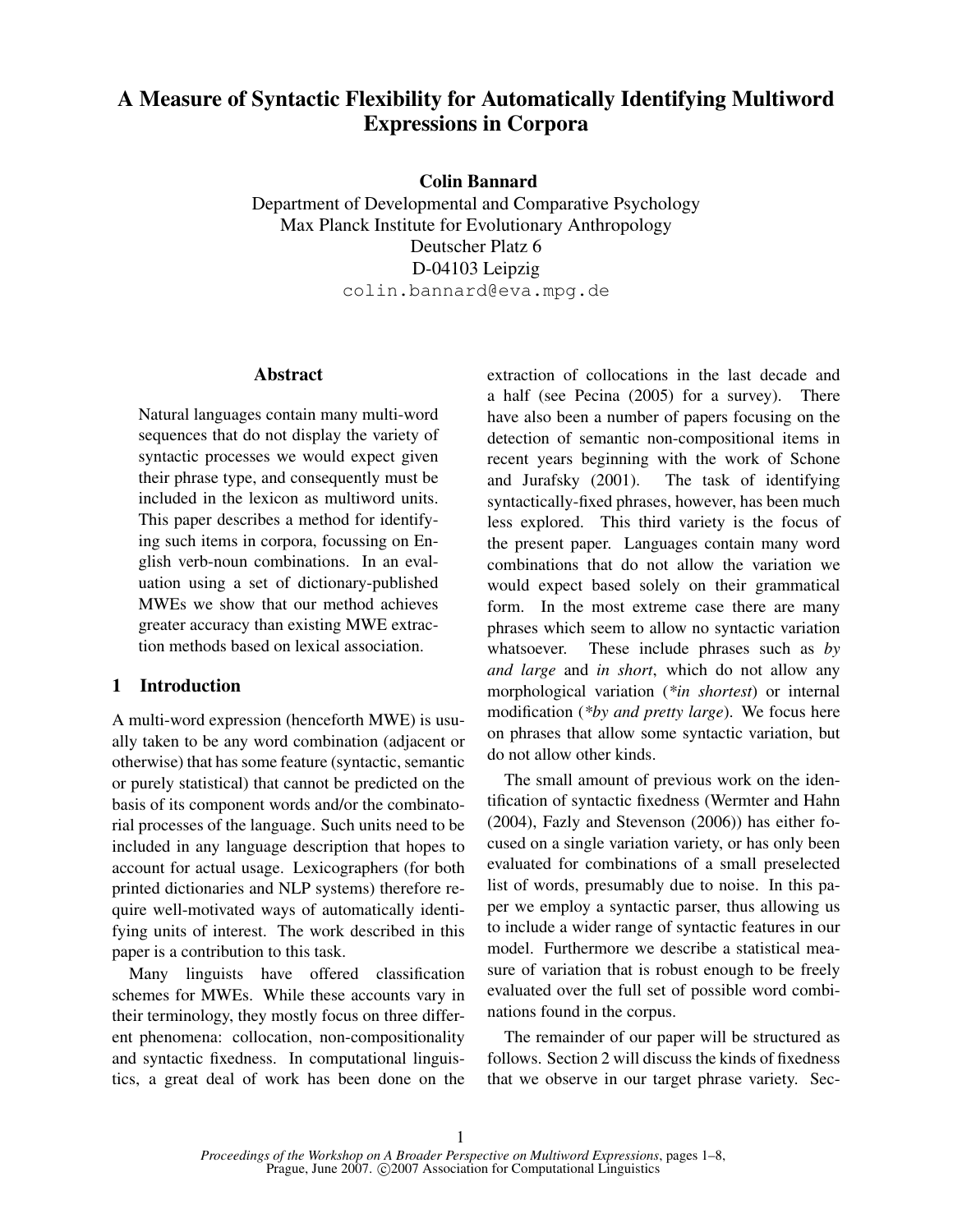tion 3 will describe our model. Section 4 will evaluate the performance of the method and compare it to some other methods that have been described in the literature. Section 5 will describe some previous work on the problem, and section 6 will review our findings.

# 2 Syntactic Fixedness in English Verb Phrases

The experiments described here deal with one particular variety of phrase: English verb phrases of the form verb plus noun (e.g. *walk the dog*, *pull teeth*, *take a leaflet*). In a survey of the idiomatic phrases listed in the Collins Cobuild Dictionary of Idioms, Villavicencio and Copestake (2002) found this kind of idiom to account for more of the entries than any other. Riehemann (2001) performed a manual corpus analysis of verb and noun phrase idioms found in the Collins Cobuild Dictionary of Idioms. She found considerable fixedness with some phrases allowing no variation at all.

Based on this literature we identified three important kinds of non-morphological variation that such phrases can undergo, and which crucially have been observed to be restricted for particular combinations. These are as follows:

- Variation, addition or dropping of a determiner so that, for example, *run the show* becomes *run their show*, *make waves* becomes *make more waves*, or *strike a chord* becomes *strike chord* respectively.
- Modification of the noun phrase so that, for example, *break the ice* becomes *break the diplomatic ice*. We refer to this as internal modification.
- The verb phrase passivises so that, for example, *call the shots* is realised as *the shots were called by*.

# 3 Our Model

We use the written component of the BNC to make observations about the extent to which these variations are permitted by particular verb-noun combinations. In order to do this we need some way to a) identify such combinations, and b) identify when

they are displaying a syntactic variation. In order to do both of these we utilise a syntactic parser.

We parse our corpus using the RASP system (Briscoe and Carroll, 2002). The system contains a LR probabilistic parser, based on a tag-sequence grammar. It is particularly suited to this task because unlike many contemporary parsers, it makes use of no significant information about the probability of seeing relationships between particular lexical items. Since we are looking here for cases where the syntactic behaviour of particular word combinations deviates from general grammatical patterns, it is desirable that the analysis we use has not already factored in lexical information. Example output can be seen in figure 1. We extract all verb and nouns pairs connected by an object relation in the parsed corpus. We are interested here in the object relationship between *buy* and *apartment*, and we can use the output to identify the variations that this phrase displays.

The first thing to note is that the phrase is passivised. *Apartment* is described as an object of *buy* by the "obj" relation that appears at the end of the line. Because of the passivisation, *apartment* is also described as a non-clausal subject of *buy* by the "ncmod" relation that appears at the beginning of the line. This presence of a semantic object that appears as a surface subject tells us that we are a dealing with a passive. The "ncmod" relation tells us that the adjective *largest* is a modifier of *apartment*. And finally, the "detmod" relation tells us that *the* is a determiner attached to *apartment*. We make a count over the whole corpus of the number of times each verb-object pair occurs, and the number of times it occurs with each relation of interest.

For passivisation and internal modification, a variation is simply the presence of a particular grammatical relation. The addition, dropping or variation of a determiner is not so straightforward. We are interested in the frequency with which each phrase varies from its dominant determiner status. We need therefore to determine what this dominant status is for each item. A verb and noun object pair where the noun has no determiner relation is recorded as having no determiner. This is one potential determiner status. The other varieties of status are defined by the kind of determiner that is appended. The RASP parser uses the very rich CLAWS-2 tagset. We con-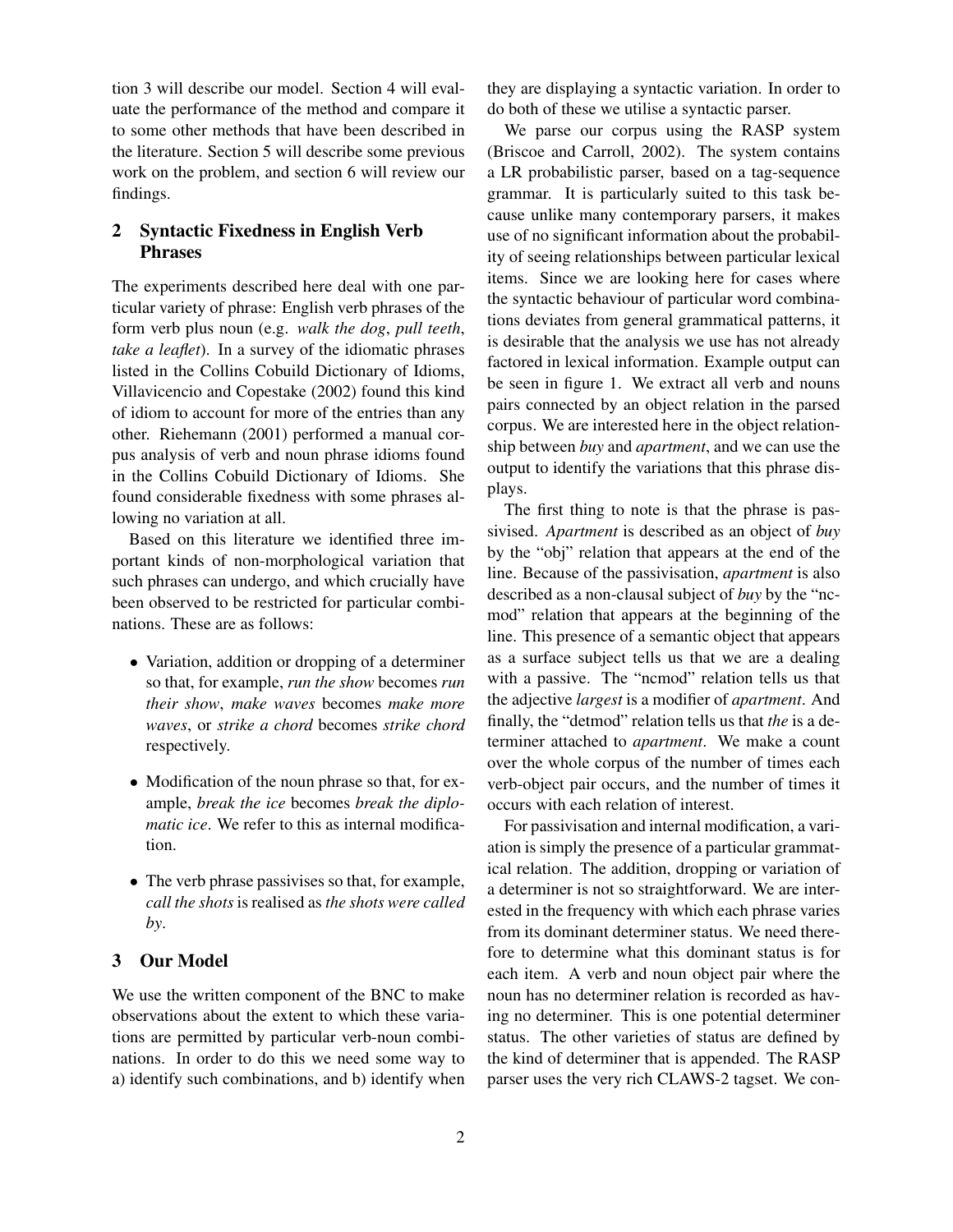```
(|ncsubj| |buy+ed:6_VVN| |apartment:3_NN1| |obj|)
(|arg_mod| |by:7_II| |buy+ed:6_VVN| |couple:10_NN1| |subj|)
(|ncmod| _ |apartment:3_NN1| |largest:2_JJT|)
(|detmod| _ |apartment:3_NN1| |The:1_AT|)
(|ncmod| _ |couple:10_NN1| |Swedish:9_JJ|)
(|detmod| _ |couple:10_NN1| |a:8_AT1|)
(|mod| _ |buy+ed:6_VVN| |immediately:5_RR|)
(|aux| _ |buy+ed:6_VVN| |be+ed:4_VBDZ|)
```
Figure 1: RASP parse of sentence *The largest apartment was immediately bought by a Swedish couple*.

sider each of these tags as a different determiner status. Once the determiner status of all occurrences has been recorded, the dominant status for each item is taken to be the status that occurs most frequently. The number of variations is taken to be the number of times that the phrase occurs with any other status.

### 3.1 Quantifying variation

We are interested here in measuring the degree of syntactic variation allowed by each verb-object pair found in our corpus. Firstly we use the counts that we extracted above to estimate the probability of each variation for each combination, employing a Laplace estimator to deal with zero counts.

A straightforward product of these probabilities would give us the probability of free variation for a given verb-object pair. We need, however, to consider the fact that each phrase has a prior probability of variation derived from the probability of variation of the component words. Take passivisation for example. Some verbs are more prone to passivisation than others. The degree of passivisation of a phrase will therefore depend to a large extent upon the passivisation habits of the component verb.

What we want is an estimate of the extent to which the probability of variation for that combination deviates from the variation we would expect based on the variation we observe for its component words. For this we use conditional pointwise mutual information. Each kind of variation is associated with a single component word. Passivisation is associated with the verb. Internal modification and determiner variation are associated with the object. We calculate the mutual information of the syntactic variation x and the word y given the word z, as seen in equation 1. In the case of passivisation  $z$  will be

the verb and  $y$  will be the object. In the case of internal modification and determiner variation z will be the object.

$$
I(x; y|z) = H(x|z) - H(x|y, z)
$$
(1)  
=  $-\log_2 p(x|z) - [-\log_2 p(x|y, z)]$   
=  $-\log_2 p(x|z) + \log_2 p(x|y, z)$   
=  $\log_2 \frac{p(x|y, z)}{p(x|z)}$ 

Conditional pointwise mutual information tells us the amount of information in bits that y provides about x (and vice versa) given z (see e.g. MacKay (2003)). If a variation occurs for a given word pair with greater likelihood than we would expect based on the frequency of seeing that same variation with the relevant component word, then the mutual information will be high. We want to find the information that is gained about all the syntactic variations by a particular verb and object combination. We therefore calculate the information gained about all the verb-relevant syntactic variations (passivisation) by the addition of the object, and the information gained about all the object relevant variations (internal modification and determiner dropping, variation or addition) by the addition of the verb. Summing these, as in equation 2 then gives us the total information gained about syntactic variation for the word pair W, and we take this as our measure of the degree of syntactic flexibility for this pair.

$$
SynVar(W) = \sum_{i}^{n} I(VerbVar_i; Obj|Verb) \quad (2)
$$

$$
+ \sum_{j}^{n} I(ObjVar_j; Verb|Obj)
$$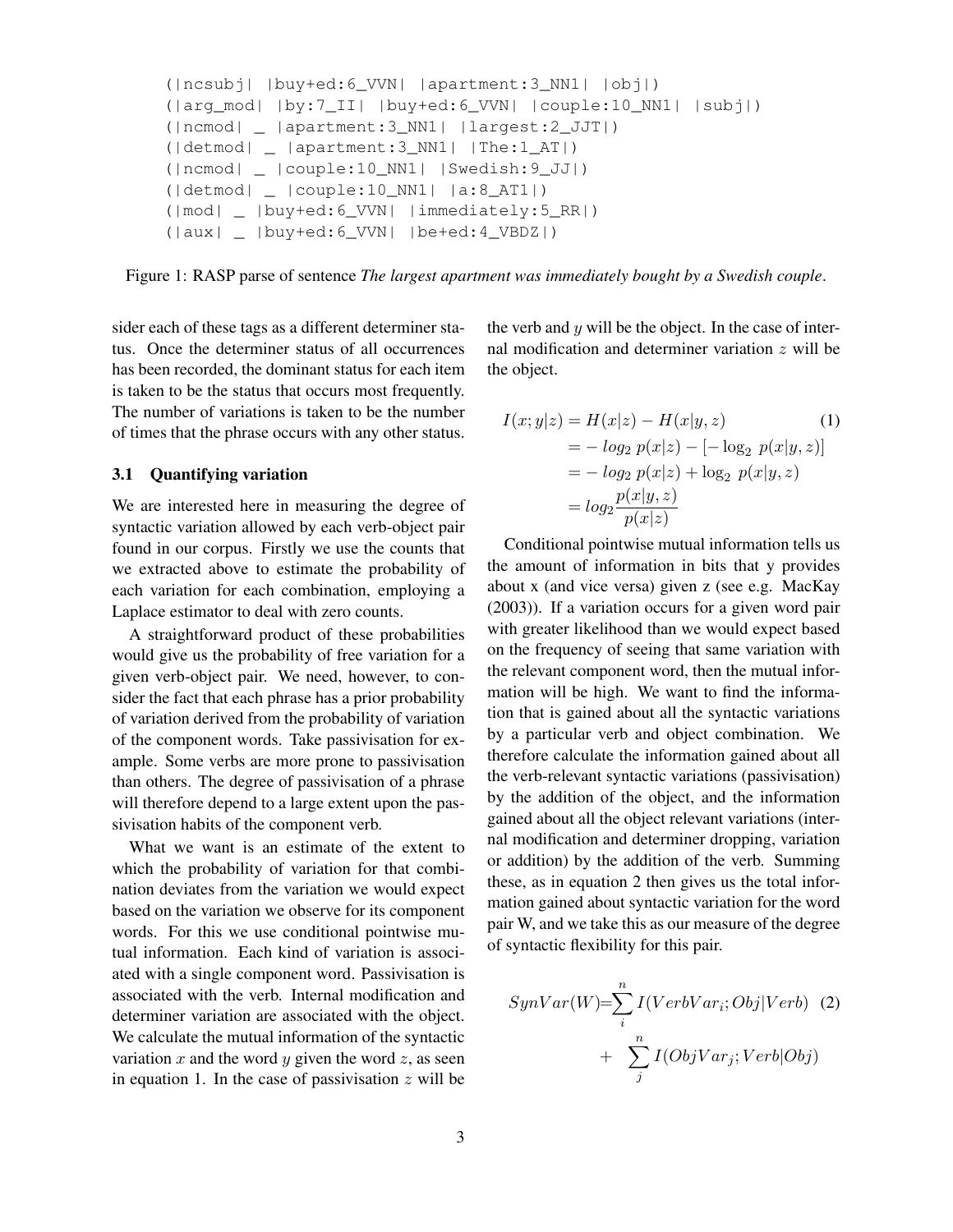# 4 Evaluation

This paper aims to provide a method for highlighting those verb plus noun phrases that are syntactically fixed and consequently need to be included in the lexicon. This is intended as a tool for lexicographers. We hypothesize that in a list that has been inversely ranked with the variability measure valid MWEs will occur at the top.

The evaluation procedure used here (first suggested by Evert and Krenn (2001) for evaluating measures of lexical association) involves producing and evaluating just such a ranking. The RASP parser identifies 979,156 unique verb-noun pairs in the BNC. The measure of syntactic flexibility was used to inverse rank these items (the most fixed first).<sup>1</sup> This ranking was then evaluated using a list of idioms taken from published dictionaries, by observing how many of the gold standard items were found in each top  $n$ , and calculating the accuracy score.  $2$  By reason of the diverse nature of MWEs, these lists can be expected to contain many MWEs that are not syntactically fixed, giving us a very low upper bound. However this seems to us the evaluation that best reflects the application for which the measure is designed. The list of gold standard idioms we used were taken from the Longman Dictionary of English idioms (Long and Summers, 1979) and the SAID Syntactically Annotated Idiom Dataset (Kuiper et al., 2003). Combining the two dictionaries gave us a list of 1109 unique verb-noun pairs, 914 of which were identified in the BNC.

In order to evaluate the performance of our technique it will be useful to compare its results with the ranks of scores that can be obtained by other means. A simple method of sorting items available to the corpus lexicographer that might expected to give reasonable performance is item frequency. We take this as our baseline. In the introduction we referred to multiple varieties of MWE. One such variety is the collocation. Although the collocation is a different variety of MWE, any dictionary will contain collocations as well as syntactically fixed phrases. The collocation has received more attention than any other variety of MWE and it will therefore be useful to compare our measure with these methods as state-of-the-art extraction techniques. We report the performance obtained when we rank our candidate items using all four collocation extraction techniques described in Manning and Schutze (1999) : *t*-score, mutual information, log likelihood and  $\chi^2$ .

#### 4.1 Results

Figure 2 provides a plot of the accuracy score each sample obtains when evaluated using the superset of the two dictionaries for all samples from  $n = 1$  to n  $= 5,000.$ 

Included in figure 2 are the scores obtained when we inverse ranked using the variation score for each individual feature, calculated with equation 1. There is notable divergence in the performance of the different features. The best performing feature is passivisation, followed by internal modification. Determiner variation performs notably worse for all values of n.

We next wanted to look at combinations of these features using equation 2. We saw that the various syntactic variations achieved very different scores when used in isolation, and it was by no means certain that combining all features would the best approach. Nonetheless we found that the best scores were achieved by combining all three - an accuracy of 18%, 14.2 and 5.86% for n of 100, 1000 and 5000 respectively. This can be see in figure 2. The results achieved with frequency ranking can also be seen in the plot.

The accuracy achieved by the four collocation measures can be seen plotted in figure 3. The best performers are the t-score and the log-likelihood ratio, with MI and  $\chi$ -squared performing much worse. The best score for low values of  $n$  is t-score, with log-likelihood overtaking for larger values. The best performing collocation measures often give a performance that is only equal to and often worse than raw frequency. This is consistent with results reported by Evert and Krenn (2001). Our best syntactic variation method outperforms all the collocation extraction techniques.

We can see, then, that our method is outperforming frequency ranking and the various collocation measures in terms of accuracy. A major claim we

 $<sup>1</sup>$ Any ties were dealt with by generating a random number</sup> for each item and ranking the drawn items using this.

<sup>&</sup>lt;sup>2</sup>Note that because the number of candidate items in each sample is fixed, the relative performance of any two methods will be the same for recall as it is for precision. In such circumstances the term accuracy is preferred.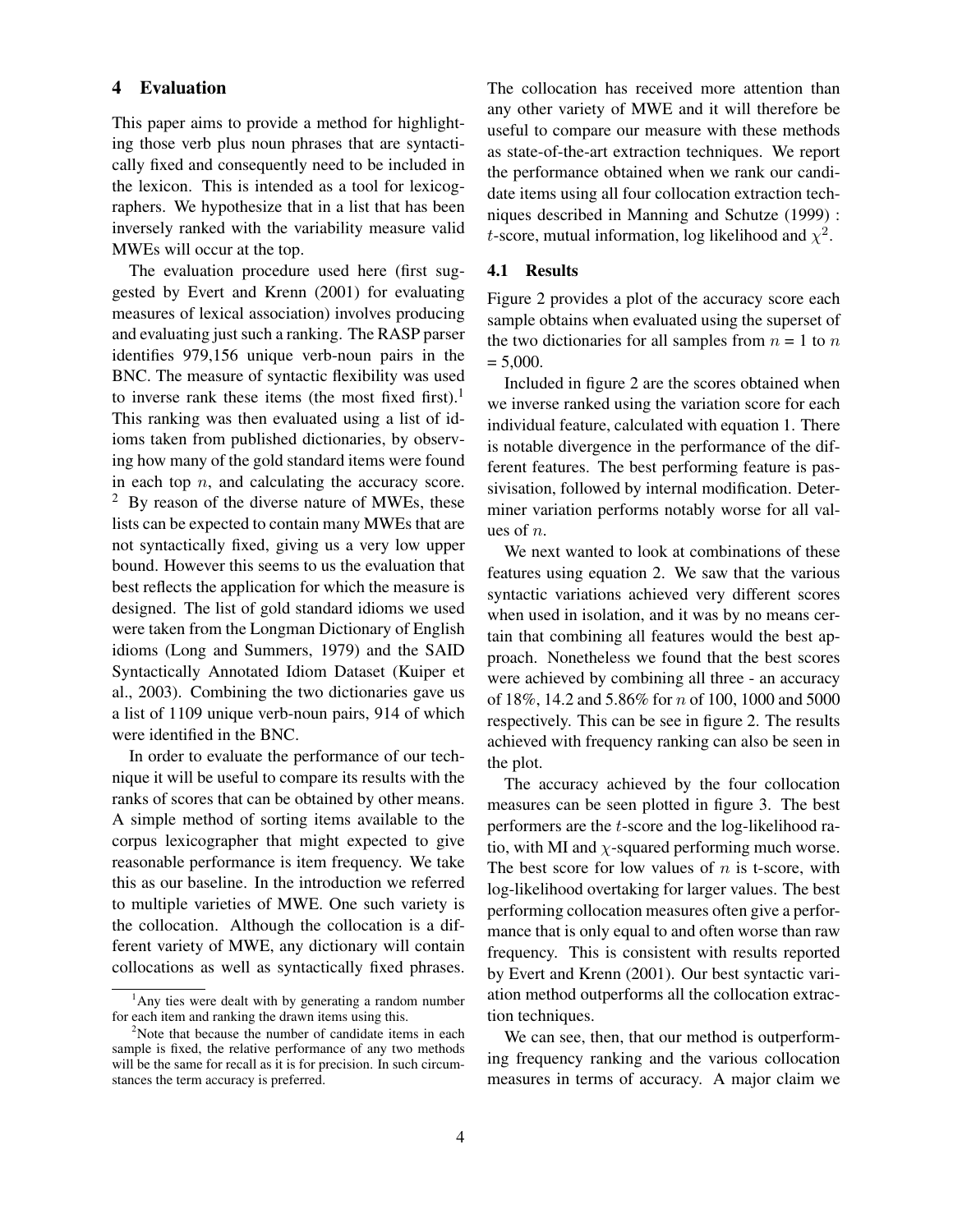

Figure 2: Accuracy by sample size for syntactic variation measures

are making for the method however is that it extracts a different kind of phrase. A close examination tells us that this is the case. Table 1 lists the top 25 verb-noun combinations extracted using our best performing combination of features, and those extracted using frequency ranking. As can be see there is no overlap between these lists. In the top 50 items there is an overlap of 3 between the two lists. Over the top 100 items of the two lists there is only an overlap of 6 items and over the top 1000 there is an overlap of only 98.

This small overlap compares favourably with that found for the collocation scores. While they produce ranks that are different from pure frequency, the collocation measures are still based on relative frequencies. The two high-performing collocation measures, t-score and log-likelihood have overlap with frequency of 795 and 624 out of 1000 respectively. This tells us that the collocation measures are significantly duplicating the information available from frequency ranking. The item overlap between t-score items and those extracted using the the best-performing syntactic variation measure is 116. The overlap between syntactic variation and log-likelihood items is 108. This small overlap tells us that our measure is extracting very different items from the collocation measures.

Given that our measure appears to be pinpointing a different selection of items from those highlighted by frequency ranking or lexical association, we next want looked at combining the two sources of information. We test this by ranking our candidate list using frequency and using the most consistently well-performing syntactic variation measure in two separate runs, and then adding together the two ranks achieved using the two methods for each item. The items are then reranked using the resulting sums. When this ranking is evaluated against the dictionaries it gives the scores plotted in figure 3 - a clearly better performance than syntactic fixedness or frequency alone for samples of 1000 and above.

Having reported all scores we now want to measure whether any of them are beating frequency ranking at a level that is statistically significant.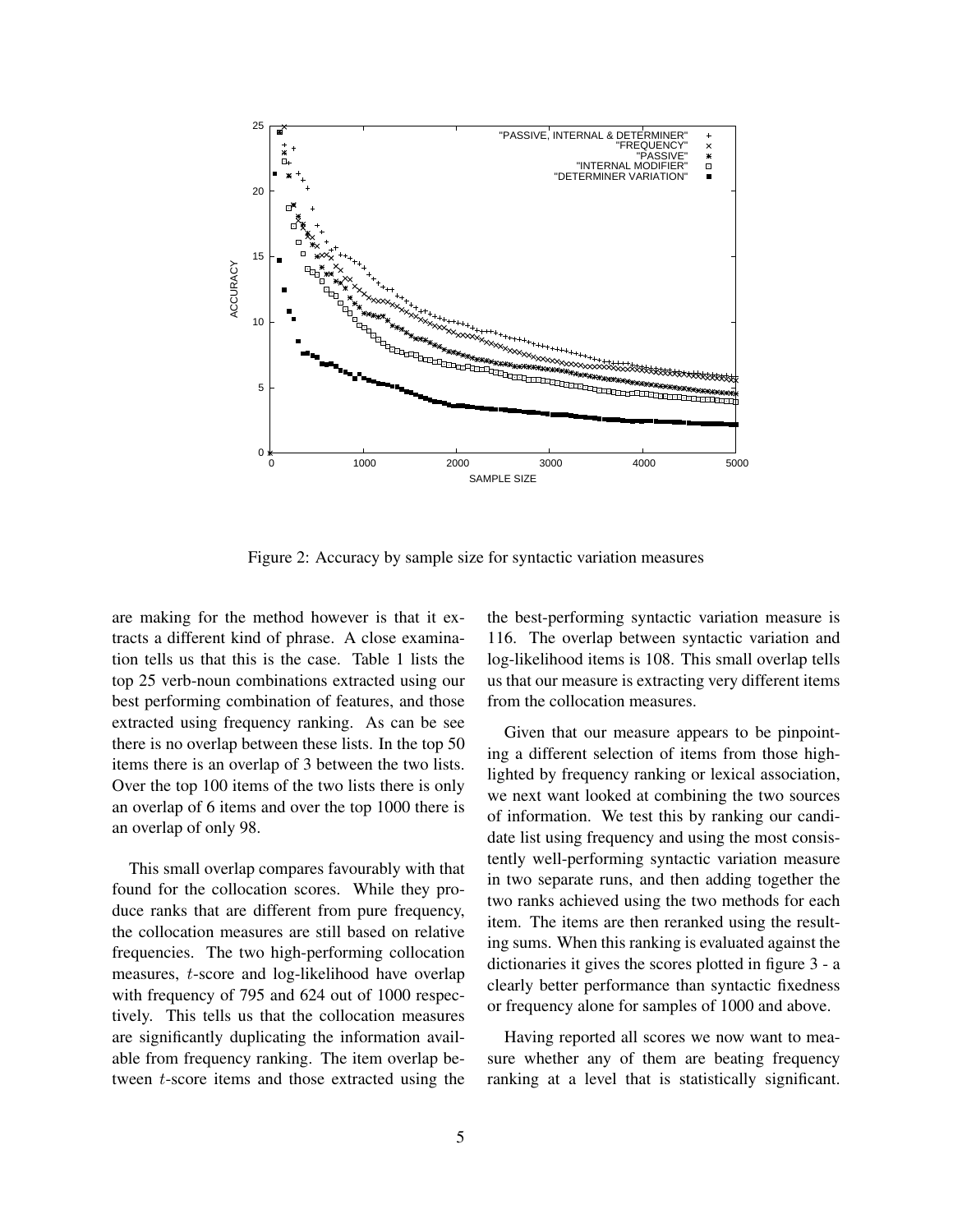

Figure 3: Accuracy by sample size for lexical association measures

In order to do this we pick three values of  $n$ (100,1000 and 5000) and examine whether the accuracy achieved by our method are greater than those achieved with frequency ranking at a level that is significantly greater than chance. Conventional significance testing is problematic for this task. Rather than using a significance test that relies upon an assumed distribution, then, we will use a computationally-intensive randomization test of significance called stratified shuffling. This technique works by estimating the difference that might occur between scores by chance through a simulation (see (Cohen, 1995) for details). As is standard we perform 10,000 shuffle iterations.

The results for our three chosen values of  $n$  can be seen in table 2. We accept any result of  $p < 0.05$ as significant, and scores that achieve this level of significance are shown in bold. As an additional check on performance we also extend our evaluation. In any evaluation against a gold standard resource, there is a risk that the performance of a technique is particular to the lexical resource used and will not generalise. For this reason we will here report results achieved using not only the combined set but also each dictionary in isolation. If the technique is effective then we would expect it to perform well for both resources.

We can see that our syntactic variation measures perform equal to or better than frequency over both dictionaries in isolation for samples of 1000 and 5000. The good performance against two data sets tells us that the performance does generalise beyond a single resource. For the Longman dictionary, the accuracy achieved by the syntactic variation measure employing the three best performing features ("P, I and D") is significantly higher (at a level of p  $<$  0.05) than that achieved when ranking with frequency for sample sizes of 1000 and 5000. The ranking achieved using the combination of syntactic fixedness and frequency information produces a result that is significant over all items for samples of 1000 and 5000. By contrast, none of the collocation scores perform significantly better than frequency. <sup>3</sup>

<sup>&</sup>lt;sup>3</sup>As very low frequency items have been observed to cause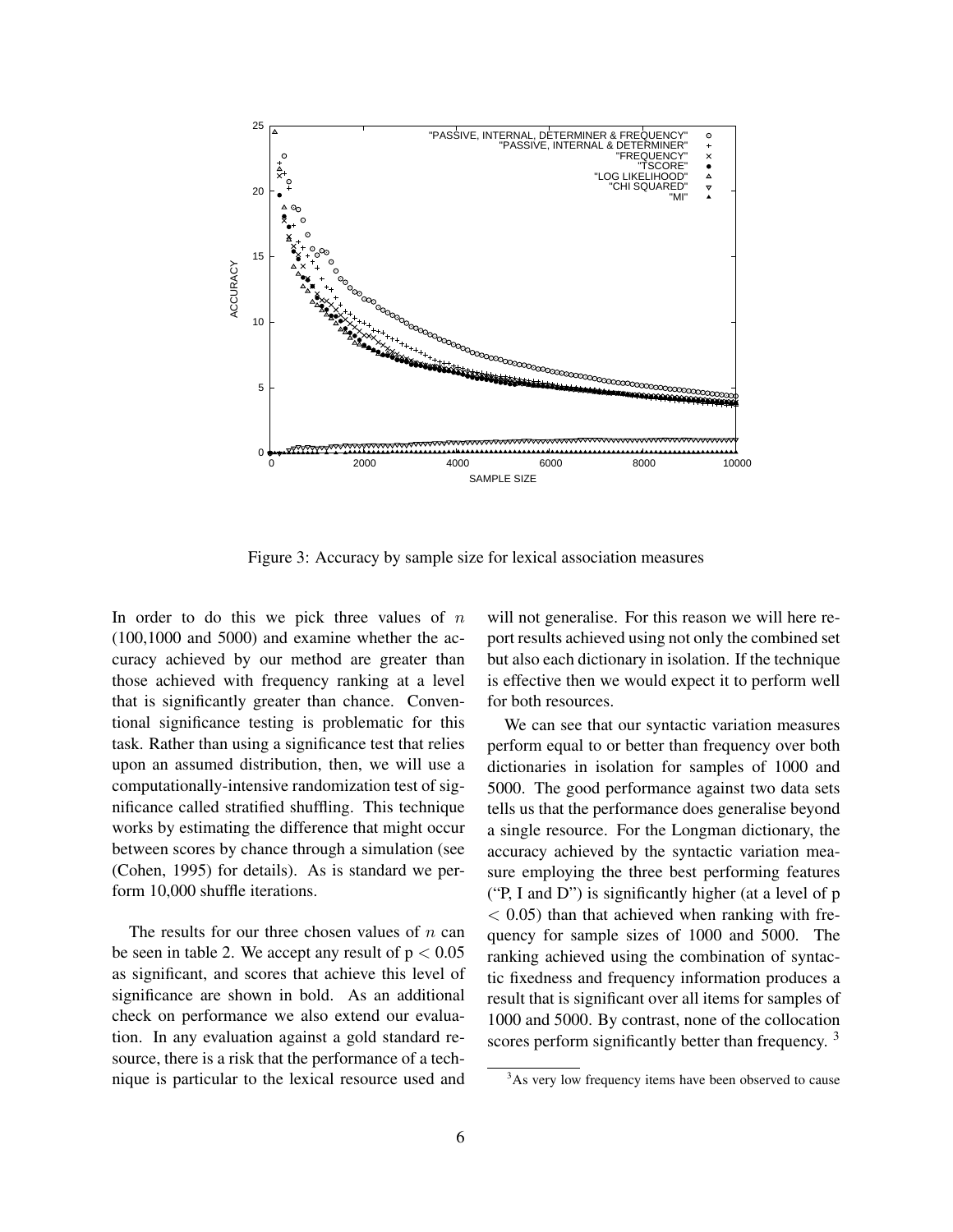|                   |      | <b>Syntactic Variation</b> |              | Collocation |          |      |          |  |
|-------------------|------|----------------------------|--------------|-------------|----------|------|----------|--|
| <b>DICTIONARY</b> | Freq | P.I & D                    | P.I.D & Freq | t           | MI       | LLR  | $\chi^2$ |  |
| Top 100 items     |      |                            |              |             |          |      |          |  |
| <b>LONGMANS</b>   | 14   | 21                         | 15           | 16          | $\Omega$ | 13   | $\Omega$ |  |
| <b>SAID</b>       | 21   | 17                         | 17           | 23          | 0        | 17   | $\Omega$ |  |
| <b>BOTH</b>       | 28   | 18                         | 25           | 32          | $\Omega$ | 25   | $\theta$ |  |
| Top 1000 items    |      |                            |              |             |          |      |          |  |
| <b>LONGMANS</b>   | 6.6  | 10.4                       | 10.2         | 6.3         | $\Omega$ | 6.5  | 0.3      |  |
| <b>SAID</b>       | 9.1  | 9                          | 9.9          | 9           | $\theta$ | 8.1  | 0.2      |  |
| <b>BOTH</b>       | 12.2 | 14.2                       | 15.2         | 12          | $\Omega$ | 11.4 | 0.4      |  |
| Top 5000 items    |      |                            |              |             |          |      |          |  |
| <b>LONGMANS</b>   | 3.24 | 4.28                       | 4.84         | 3.12        | 0.06     | 3.44 | 0.58     |  |
| <b>SAID</b>       | 3.86 | 3.56                       | 4.54         | 3.68        | 0.04     | 3.86 | 0.54     |  |
| <b>BOTH</b>       | 5.56 | 5.86                       | 7.68         | 5.34        | 0.04     | 5.66 | 0.88     |  |

Table 2: Accuracy for top 100, 1000 and 5000 items (scores beating frequency at  $p < 0.05$  are in bold)

An important issue for future research is how much the performance of our measure is affected by the technology used. In an evalutaion of RASP, Preiss (2003) reports an precision of 85.83 and recall of 78.48 for the direct object relation, 69.45/57.72 for the "ncmod" relation, and 91.15/98.77 for the "detmod" relation. There is clearly some variance here, but it is not easy to see any straightforward relationship with our results. The highest performance relation ("detmod") was our least informative feature. Meanwhile our other two features both rely on the "ncmod" relation. One way to address this issue in future research will be to replicate using multiple parsers.

# 5 Previous work

Wermter and Hahn (2004) explore one kind of syntactic fixedness: the (non-)modifiability of preposition-noun-verb combinations in German. They extract all preposition-noun-verb combinations from a corpus of German news text, and identify all the supplementary lexical information that occurs between the preposition and the verb. For each phrase they calculate the probability of seeing each piece of supplementary material, and take this as its degree of fixedness. A final score is then calculated by taking the product of this score and the probability of occurrence of the phrase. They then manually evaluated how many true MWEs occurred in the top  $n$  items at various values of  $n$ . Like us they report that their measure outperformed t-score, log likelihood ratio and frequency.

Fazly and Stevenson (2006) propose a measure for detecting the syntactic fixedness of English verb phrases of the same variety as us. They use a set of regular patterns to identify, for particular word combinations (including one of a chosen set of 28 frequent "basic" verbs), the probability of occurrence in passive voice, with particular determiners and in plural form. They then calculate the relative entropy of this probability distribution for the particular word pair and the probabilities observed over all the word combinations. As we pointed out in section 3.1 a comparison with all verbs is problematic as each verb will have its own probability of variation, and this perhaps explains their focus on a small set of verbs. They use a development set to establish a threshold on what constitutes relative fixedness and calculate the accuracy. This threshhold gives over the set of 200 items, half of which were found in a dictionary and hence considered MWEs and half weren't. They report an accuracy of 70%, against a 50% baseline. While this is promising, their use of a small selection of items of a particular kind in their evaluation makes it somewhat difficult to assess.

problems for collocation measures, we experimented with various cutoffs up to an occurence rate of 5. We found that this did not lead to any significant difference from frequency.